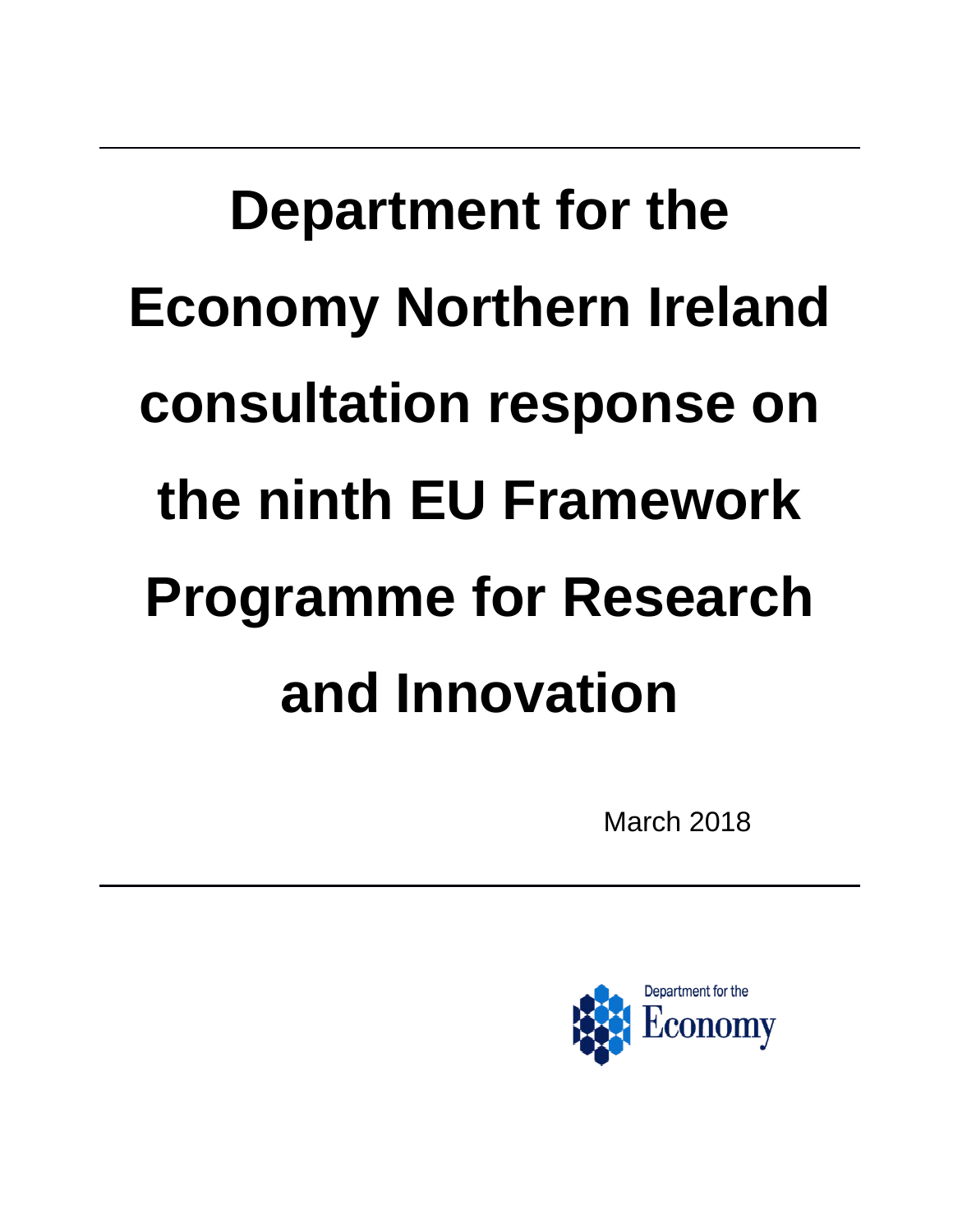## **INTRODUCTION**

 As the Northern Ireland Government Department with lead responsibility for research and innovation issues, the Department for the Economy is keen to reflect the views of the region's stakeholders in relation to Framework Programme 9 (FP9), through this response to the Commission's 'Public consultation on EU funds in the area of investment, research & innovation, SMEs and single market'.

 Northern Ireland's draft Programme for Government and the Department for the Economy's draft Northern Ireland Industrial strategy recognise the importance of accelerating research and innovation as a means of ensuring that the region can prosper through a strong, competitive and regionally balanced economy. The priority placed on the EU's Research and Innovation funding programmes is demonstrated by the Northern Ireland Executive's target to secure at least €145m from Horizon 2020, representing a desired increase of 65 per cent from Northern Ireland's performance under the Framework 7 programme.

 Northern Ireland researchers and innovators have benefited greatly from the Horizon 2020 programme. Aside from the financial benefits which help contribute to making Northern Ireland's economy into one that is knowledge-based and export-orientated, Horizon 2020, and previous Framework Programmes, have helped to raise the profile of Northern Ireland's research and innovation capabilities. The local research community has been able to collaborate with the best European researchers and, in so doing, has made a significant contribution to addressing Northern Ireland, UK, European and worldwide challenges.

 Northern Ireland participants have therefore also played an important role in contributing to the UK's record as one of the key collaboration partners in Horizon 2020. The UK Government has already outlined its desire to develop a new, deep and special partnership with the EU in terms of a future framework for cooperation on science, research and innovation partnerships $^1$ .

<span id="page-1-0"></span><sup>1</sup> [Collaboration on science and innovation - a future partnership](https://www.gov.uk/government/publications/collaboration-on-science-and-innovation-a-future-partnership-paper)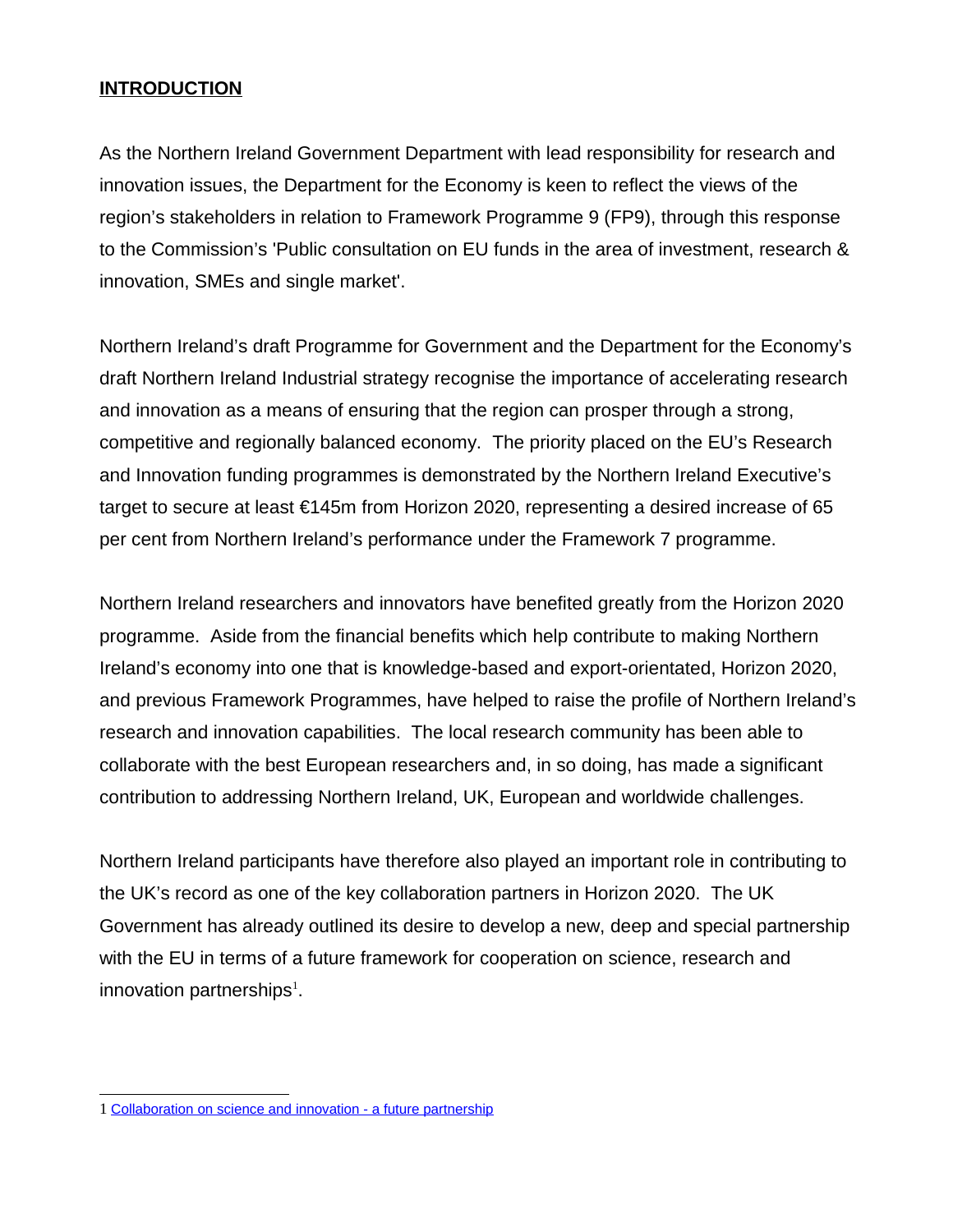Following the UK's exit from the EU, Northern Ireland will, of course, be in a unique position in the UK, given its land borders with another EU state. As the primary Northern Ireland recipients of Horizon 2020 funding, researchers at our local universities have particularly strong cross-border links with their Republic of Ireland counterparts, with a myriad of ongoing EU-funded all-island collaborations in various fields. These close linkages are illustrated by the fact that, to date, almost half of Northern Ireland's total drawdown through Horizon 2020 has come through projects involving partners from the Republic of Ireland.

 This Northern Ireland paper reflects on how the strengths highlighted in the interim evaluation of Horizon 2020 $^2$  can be built upon under FP9. It also takes account of the subsequent recommendations outlined in the LAB-FAB-APP report<sup>3</sup> by the high–level Lamy Group.

Group.<br>This paper reflects on the important role that EU funding for research and innovation has played in Northern Ireland and highlights the view that the design and implementation of the forthcoming Framework Programme should represent "evolution not revolution" from the current Horizon 2020 programme, with excellence remaining as the main governing principle for the programme and retention of the three pillar structure. This paper also reflects the view that all aspects of FP9 should be simplified, streamlined and rationalised in order to ensure that it remains effective, in tandem with an increased budget that reflects the importance placed on research and innovation as a key EU priority.

 In developing this paper the Department sought the views of a range of Northern Ireland stakeholders. Formal position papers were received from Queen's University Belfast, Ulster University and Intertrade Ireland, as well as inputs from representatives of Health and Social Care in Northern Ireland (HSCNI) and Invest NI. The views of these stakeholders are reflected throughout this paper as appropriate.

<span id="page-2-0"></span><sup>2</sup> [Key findings from the Horizon 2020 interim evaluation](https://ec.europa.eu/research/evaluations/pdf/brochure_interim_evaluation_horizon_2020_key_findings.pdf) 

<span id="page-2-1"></span><sup>3</sup> [LAB – FAB – APP – Investing in the European Future we want paper](http://ec.europa.eu/research/evaluations/pdf/archive/other_reports_studies_and_documents/hlg_2017_report.pdf)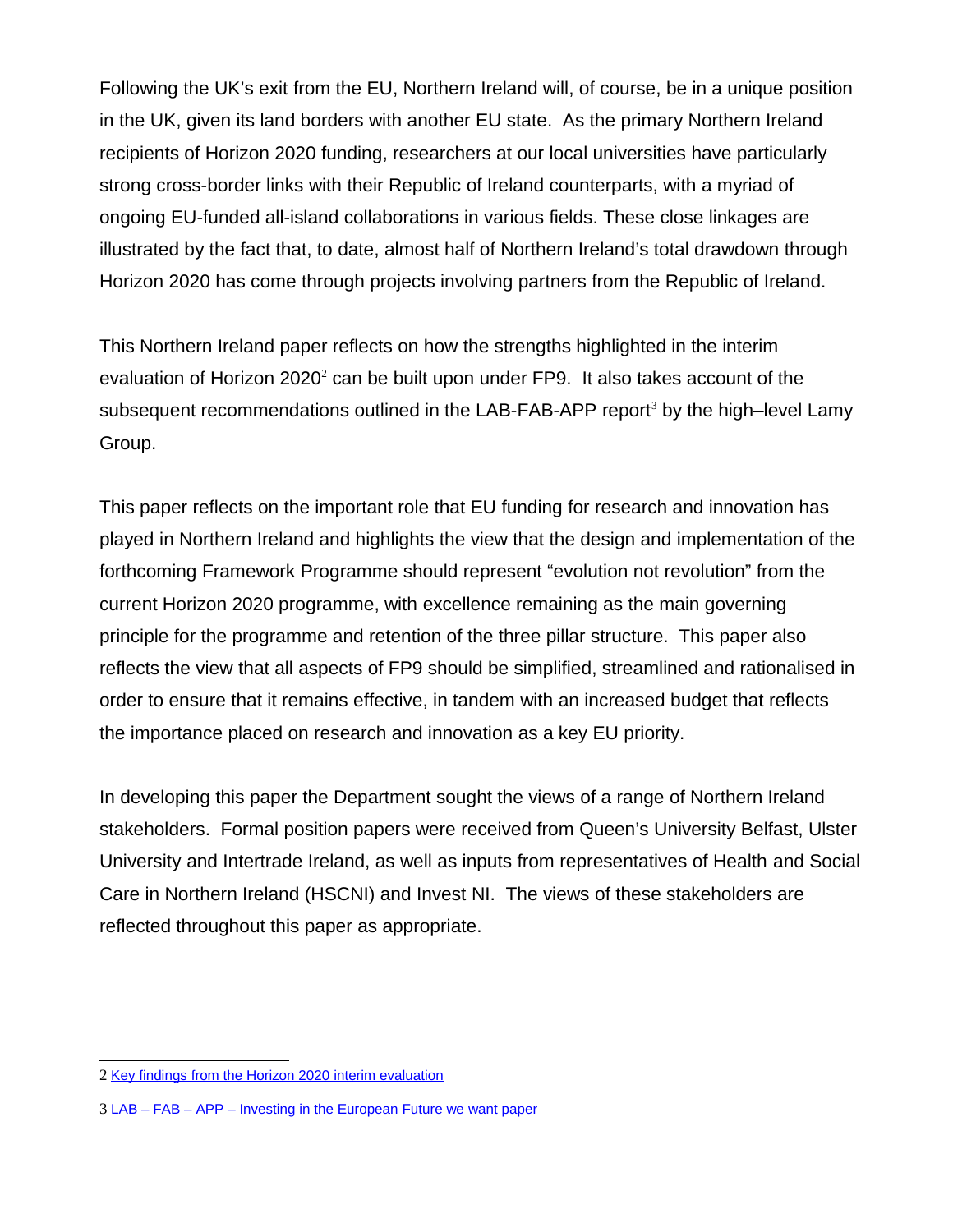## **VIEWS ON FP9**

- 1. **Excellence should remain as the foundation** on which the next Framework Programme is based and on which funding is allocated, with a combination of bottom-up and top-down calls. The **three pillar structure used in Horizon 2020 should be retained** in FP9. The three pillar structure should be streamlined to ensure improved interconnectivity and complementary goals between the pillars, with each pillar driven by purpose and impact.
- 2. The Marie-Sklodowska Curie Actions (MSCA), FET and ERC programmes are particularly valued. The exchange of experience and the ability to enhance PhD training and development provided through MSCAs has proved to be of great value to Northern Ireland participants in Horizon 2020. MSCAs should therefore continue to be a prominent element of FP9, given the important role they play in helping to facilitate cross-sectoral and inter-disciplinary mobility for researchers across Europe, by providing researchers with the opportunity to explore new pathways and develop discoveries through bottom-up research.
- 3. � As suggested by the Lamy Group, FP9 should have an **increased focus on the purpose and impact** of research and innovation to ensure best value for investment. Impact should go beyond the purely financial and, instead, include a consideration of positive impacts on society. The adoption of a mission-orientated approach has the potential to help ensure that the wider impacts of research are better reflected.
- 4. � A **significant overall budget increase for FP9,** from the current Horizon 2020 funding levels, during the next Multi-annual Financial Framework would help to underline the EU's commitment to the Research and Innovation agenda. Such an increase would also help to address the fall in success rates that has been witnessed from FP7 to Horizon 2020, by allowing more of those proposals judged to be excellent but which do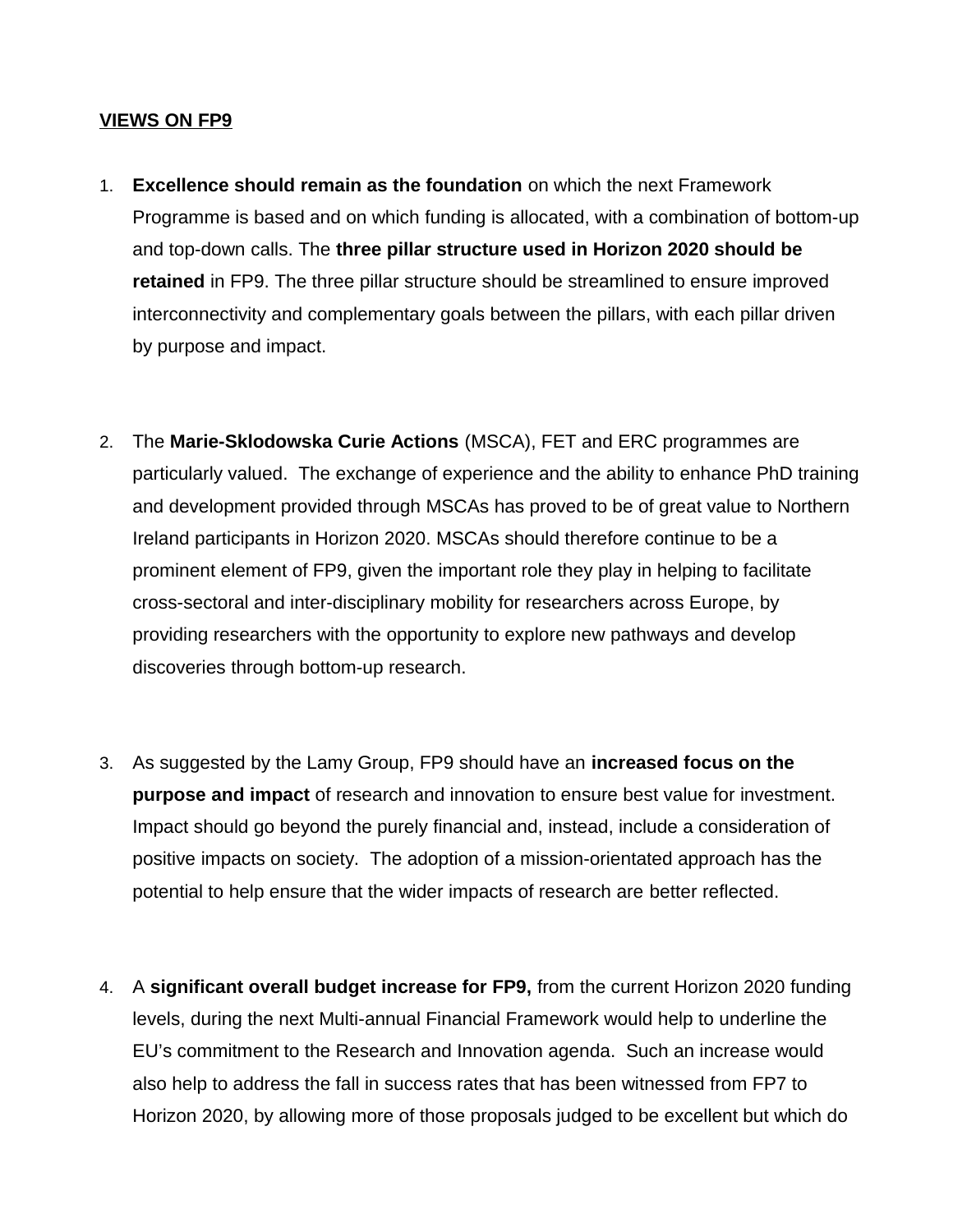not receive funding (as is often the case under Horizon 2020) to be successful under FP9. The current scenario, where excellent proposals continue to be routinely unsuccessful, constitutes a serious long term risk to the programme as a whole. Potential applicants may be discouraged from applying, particularly where national funding streams are perceived as providing a greater chance of success. If success rates do not increase, it could ultimately impact the ongoing creation and maintenance of European collaborative research networks.

- 5. Any increase in funding should also give consideration to an associated increased weighting on regional factors as part of the allocation of funding. This would help to address the saturation effect which can occur in a particular geographic area where there is a limit to the impact increased public funding can have in increasing related innovation activity.
- 6. � A **focus on the European added value** that can be created by countries working together, as opposed to working individually, should continue to be intrinsic to FP9. The added value of research collaboration across borders, particularly to regions such Northern Ireland, cannot be underestimated.
- 7. The enhanced access to academic networks and collaborations provided by the Framework Programmes to date has undoubtedly allowed projects to be scaled up in ways that are not always possible at local or national level, and has provided access to infrastructure and resources that might not be available at a national or regional level. Better coordination and alignment of EU and national funding streams would ensure best use of resources at both levels.
- 8. FP9 should therefore be designed to complement funding of activities at national and regional level as a means of facilitating the collaboration of skills, expertise and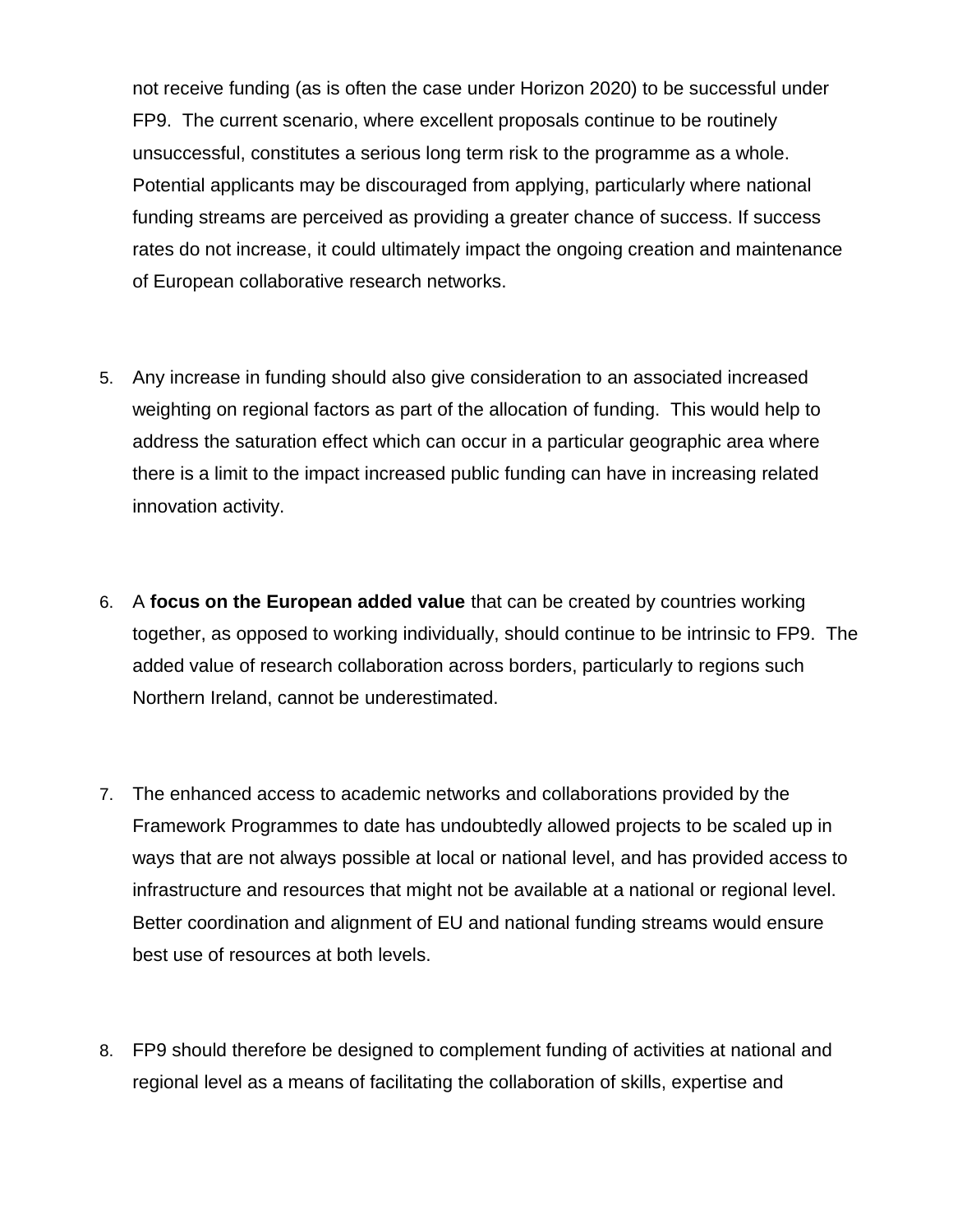knowledge across a number of countries to allow large and complex challenges to be addressed.

- addressed.<br>9. From a broader perspective, it is worth noting that wider EU funding for Research and Innovation has helped assist regions such as Northern Ireland to build critical infrastructure for research, which in turn has helped to increase the region's ability to apply for other funding streams including Horizon 2020.
- 10. �The **adoption of a limited number of large-scale mission-orientated challenges would be welcomed**. The missions should be designed to address global societal challenges, be based around the UN Sustainable Development goals, and have impacts across a range of activities and EU programmes rather than at individual call topic level. This will help to ensure that a critical mass is created in strategically important areas so that the greatest possible returns on investment are realised. More details and further engagement on the concept of the proposed mission-orientated approach would be welcomed.
- 11. **Further simplification** of the entire process around the Horizon 2020 programme, from the application stage through to reporting, would help to increase the attractiveness of the programme to potential applicants. Such a simplification would help to address the generally held perception that the administrative process surrounding application and operation of Horizon 2020 is burdensome and time consuming in comparison to other funding sources. The impact of this perception can be considered to have the potential to have a particularly strong impact in Northern Ireland, where the economy is predominantly based around small and medium-sized enterprises (SMEs) that tend to have limited time and resources to commit to an application process that is perceived as being complex. This perception is illustrated by the results of a recent Intertrade Ireland survey of Northern Ireland and Republic of Ireland researchers which found 'time and effort taken to apply' and 'success rate and competition' were the two overriding barriers associated with applying to Horizon, with over 60% of survey respondents indicating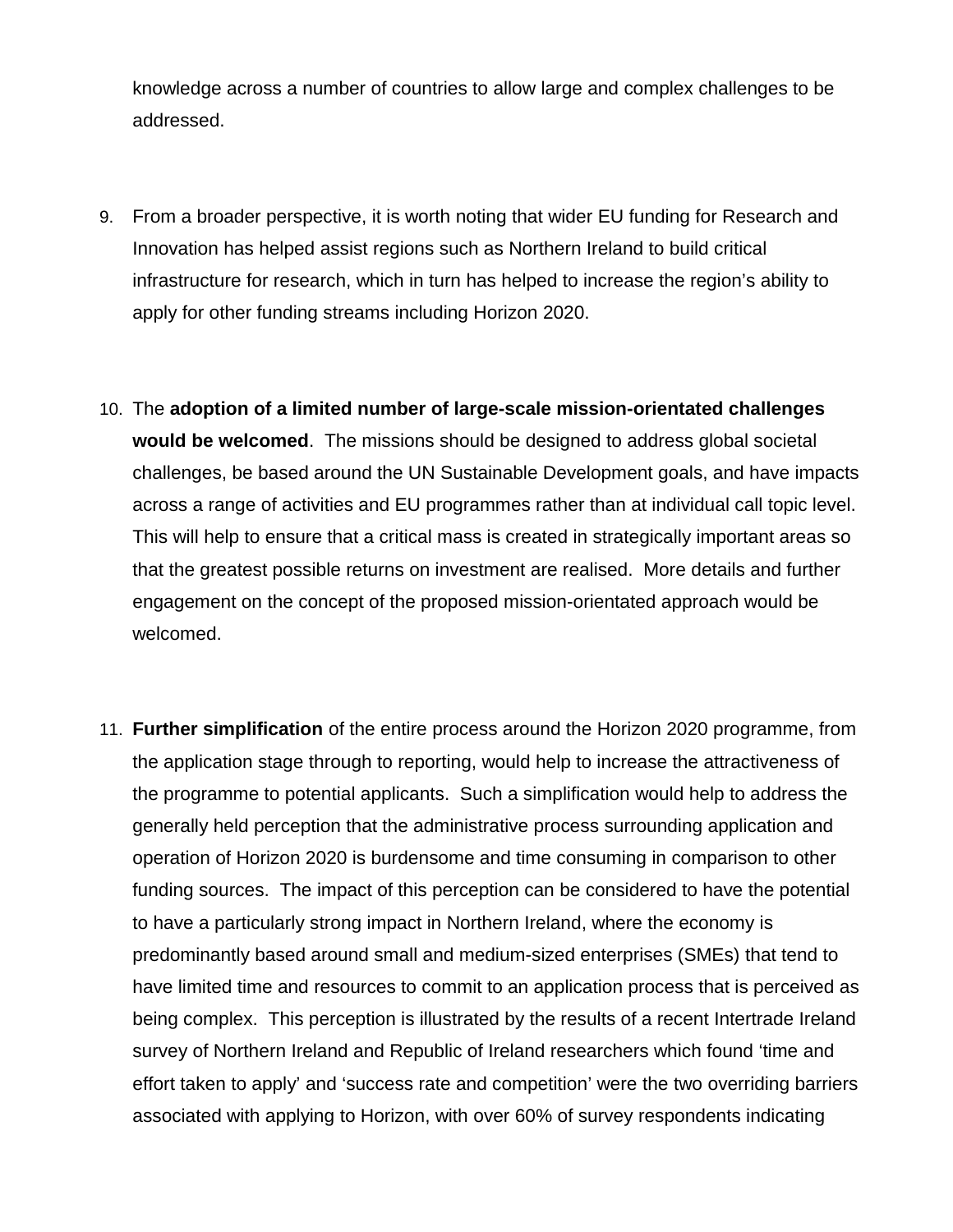that they felt Horizon was 'more' or 'much more' difficult to apply to in comparison to other funding programmes.

- 12. A simplified process would also have the potential to drive an increase in applications, in turn improving the overall quality of proposals and therefore enhancing the programme's effectiveness. It would also allow those who do apply to invest their time in submitting excellent proposals, rather than on the administrative processes.
- 13. An overall simplification and standardisation of the rules and terminology used across the programme would also improve accessibility. Financial reporting systems are currently complex and reporting systems are complex and repetitive; improvements should therefore be made in both of these areas to ensure that they are simpler and more flexible under FP9. Measures should also be taken to optimise the Participant Portal so that it is as user-friendly as possible. The evaluation system for FP9 should be transparent and efficient with retention of a peer group assessment based evaluation process in preference to remote assessment, particularly in respect of final decisions.
- 14. A more systemic and coordinated approach should be taken to EU Research and innovation with a view to **rationalising the large number of EU funding schemes** that currently exist. The Horizon 2020 programme is structured in a complex way and a rationalisation exercise should therefore be undertaken with a view to reducing and streamlining the number of instruments and programmes under FP9.
- 15. It is recognised that there is a European innovation gap in terms of ideas not being scaled up in sufficient numbers and / or with sufficient speed, which has the potential to negatively impact Europe's economic growth going forwards. **Using the European Innovation Council (EIC) as a vehicle**, FP9 should be designed to promote participation from industry, with a particular focus on developing the capacity of small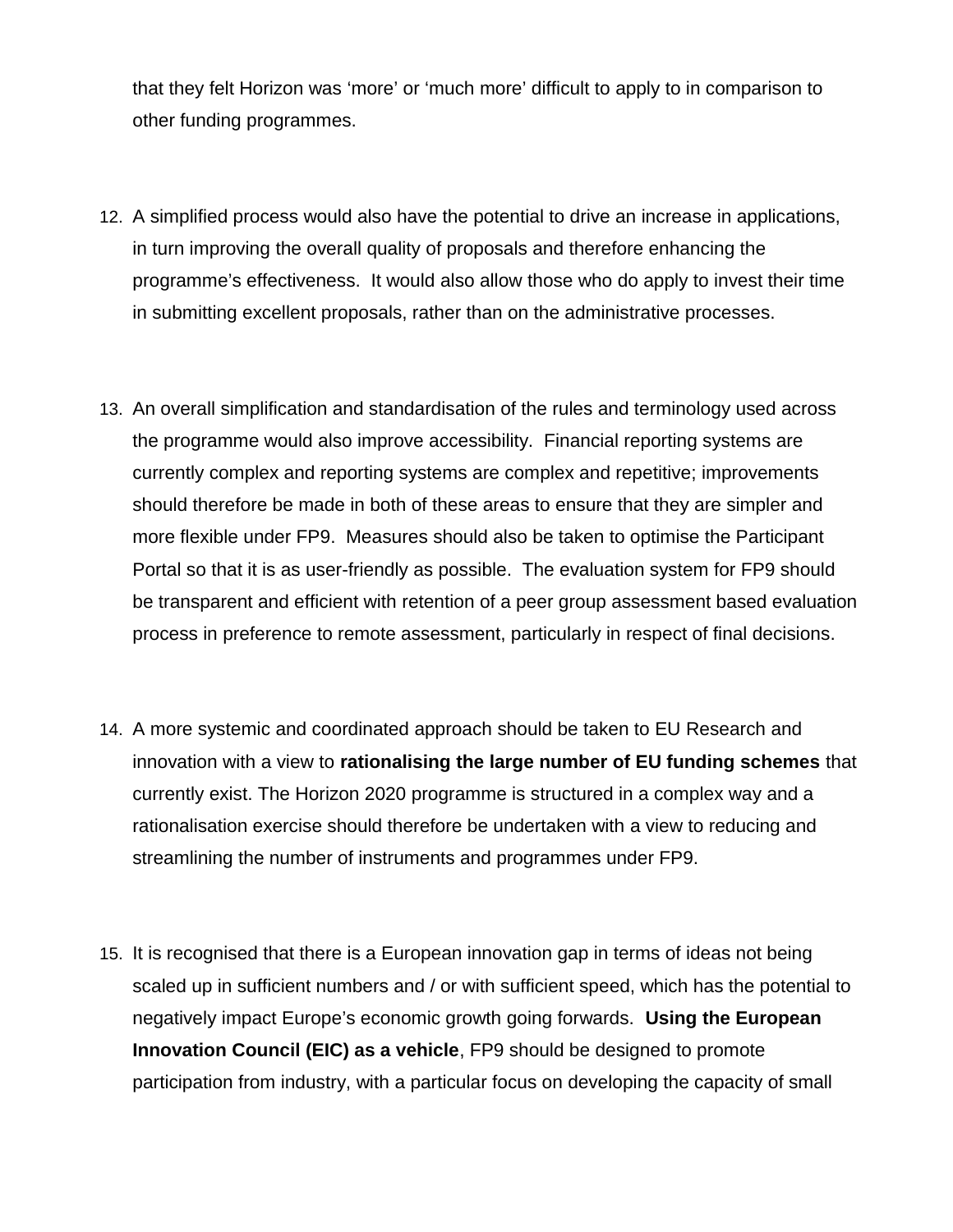and medium-sized enterprises to participate, **in order to support an environment where innovative solutions can be scaled up and brought to market more quickly.** 

- 16. Investment in innovative ideas through the EIC has the potential to facilitate increased creation and diffusion of breakthrough innovations, with more rapid scale-up. However, whilst the EIC has the potential to focus on research-driven innovation, care should be taken to ensure that it does not create a separation between research and innovation. Measures should also be taken to ensure that the EIC complements national supports, with a focus on areas where there is clear European added value in collaboration.
- 17. Northern Ireland has a relatively low level of innovation in comparison to other areas, as well as relatively low levels of engagement with Horizon from industry partners. An increased focus through FP9 on supporting translational research for regions with an innovation deficit would be welcomed as a means of encouraging and facilitating industry engagement in the Framework Programme. In light of the need to provide further encouragement for research and development activities to be translated into innovation, and given the strong performance of SMEs in Horizon 2020 to date, consideration might also be given to further increase the Horizon 2020 target for SMEs to avail of 20% of the total budget.
- 18. The **involvement of citizens should be integral to FP9**, so that they are as fully and actively involved as possible, from co-design and co-creation, through to implementation and ensuring that outputs are of clear benefit to citizens.
- 19. FP9 should be truly "**open to the world**", by encouraging increased international cooperation so that those researchers who are best placed globally to address particular challenges are able to collaborate with EU partners. FP9 should therefore be designed to facilitate and encourage worldwide collaboration, with excellence remaining the overriding criteria regardless of geographical location, thus allowing truly global